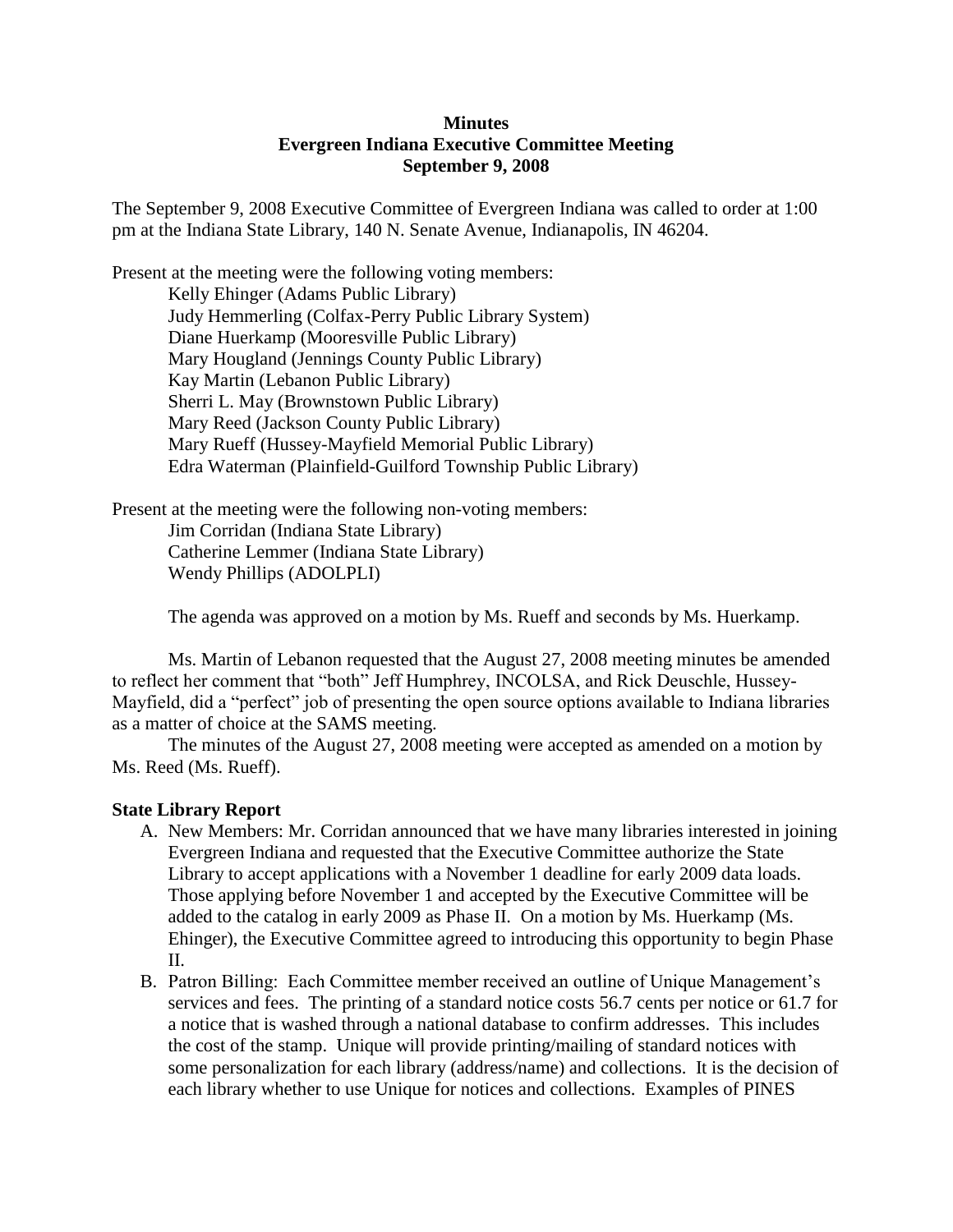overdue notices and Evergreen Indiana notices as used by Hussey-Mayfield were also distributed.

- C. OCLC: The Executive Committee discussed briefly who would pay for the initial OCLC record. Georgia has a statewide contract while Michigan encourages its libraries to use Cat-Express. The Committee requested that the Cataloging Committee come up with a recommendation on this.
- D. Juvenile Card Survey: Following up on discussion at the last Executive Committee meeting, Ms. Lemmer sent a survey on juvenile cards to each pilot library. The results of the survey indicate that several libraries limit patrons' use of video/dvd collections. The Committee discussed at length the possibility of limiting videos/dvds by providing a separate patron type, using the audience codes in the bibliographic record, or limiting borrowing by circ modifier. Some points of discussion:
	- Georgia puts the rating in the audience field, but it is not consistently done and when done, not consistently accurate. Since we are using Georgia records, it would not work to use the audience field as a check.
	- Ms. Rueff pointed out that having an additional patron type to limit borrowing would not work for libraries which use self-check.
	- Ms. May relayed that her library recently allowed juveniles to check out videos and that the library's circulation increased 19%.
	- $\bullet$  Either decision to limit or not to limit would require libraries to communicate with parents. In general, this could be a positive opportunity, but one each library would need to address.
	- Because of system parameters, either patrons have access to all videos/dvds or patrons have no access. Ms. Lemmer will look into whether the limit could be by collection/location so that, for instance, an R-rated dvd/video collection could be created by a library with limits on that collection.
	- If the system does allow limits, the State will enable them.
- E. Patron Card Update: Ms. Lemmer reported that bids have been requested and they should be in within two weeks. Cards will not be ready in time for the October groups.
- F. Re-Barcoding: Ms. Lemmer stated that all the equipment has been ordered and everything is on schedule for the first library, Colfax-Perry. The process of re-barcoding is very manageable with the printer set-up.
- G. Survey Information: tabled

# **Approval of New Members**

On a motion by Ms. Reed (Ms. May), the following members were approved:

Adams Public Library System Brazil Public Library Brownstown Public Library Butler Public Library Colfax-Perry Township Public Library Franklin County Public Library District Fulton County Public Library Greenwood Public Library Hamilton North Public Library Hussey Mayfield Memorial Public Library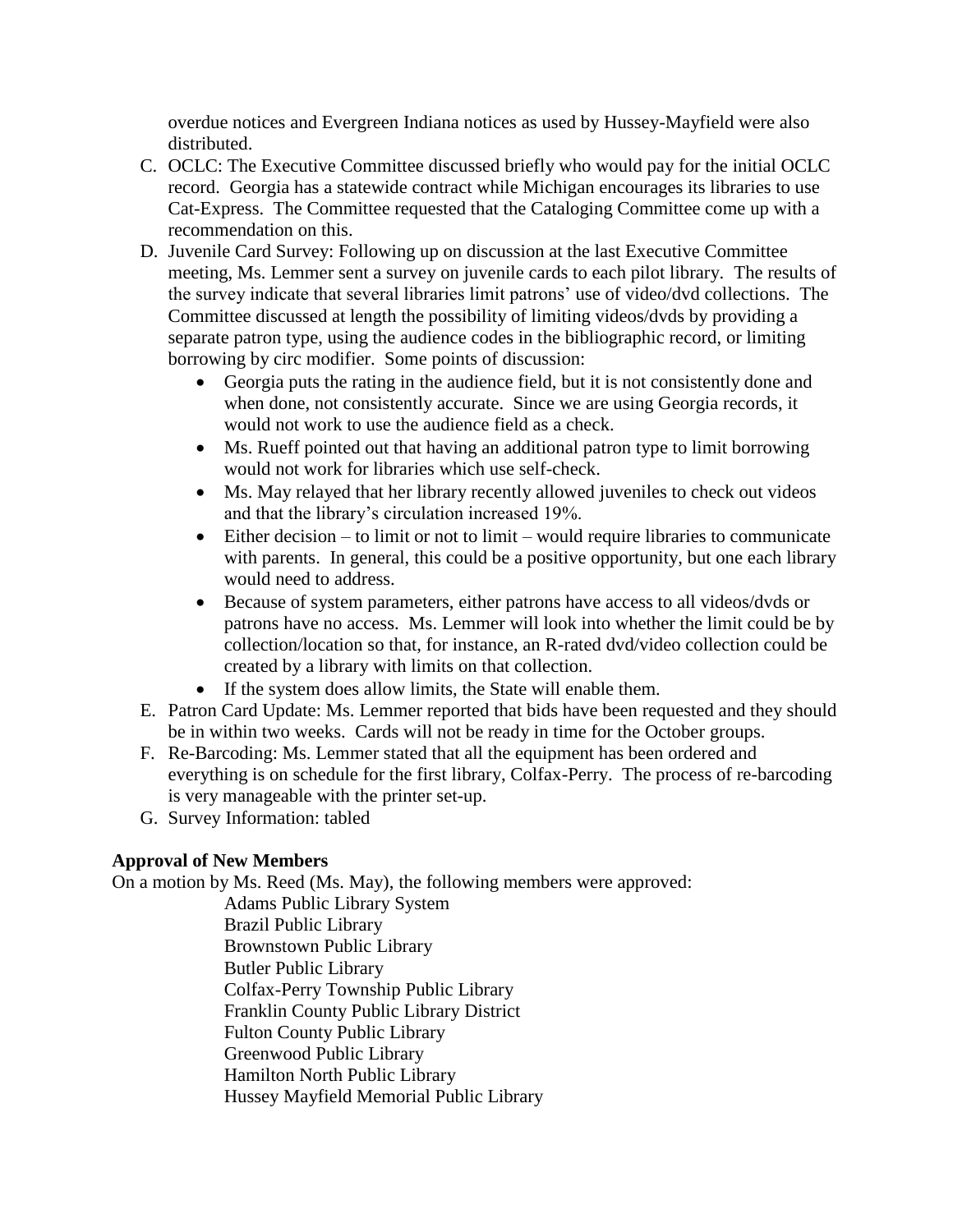Indiana State Library Jackson County Public Library Jennings County Public Library Lebanon Public Library Melton Public Library Mooresville Public Library North Webster Community Public Library Odon Winkelpleck Public Library Plainfield-Guilford Township Public Library Union County Public Library

### **Committee Reports**

- A. Circulation Committee: no meeting
- B. Cataloging Committee: This committee met on August 28, 2008 at the Indiana State Library. Addressed at the meeting:
	- Standards the Committee has a November 1 target date for the first draft.
	- All catalogers who will be adding original bibliographic records must attend training given by a member of or designee of the Cataloging Committee. This will help to ensure standards are kept to maintain a clean database.
	- A listserv has been developed with at least one member of each cataloging department. This will be used to communicate questions or suggestions for record maintenance.
	- Ms. Ehinger brought the recommendation of the Cataloging Committee to the Executive Committee that Evergreen Indiana must have authority maintenance to maintain a clean working database. The Cataloging Committee suggested using LTI or another service perhaps quarterly or semi-annually. Ms. Phillips stated that this would be requested by the larger libraries. Mr. Corridan stated that the State Library would look into the cost and agreed that authority maintenance is necessary.
- C. IT/Technology Committee: no meeting
- D. OPAC Committee: no meeting
- E. Serials / Acquisitions Committee:
	- This module is still in development but should be released by spring 2009.
	- The Committee has only two volunteers and needs input from those who use this module now. The Executive Committee asked Ms. Phillips to seek volunteers from larger libraries to serve on this Committee.
	- Mr. Corridan reported that at a recent meeting with the State librarians of Michigan, Ohio, Illinois, Indiana, Wisconsin, Minnesota and Pennsylvania, among others, Ohio announced that it is seeking funding to help pay Equinox to further develop the Serials & Acquisition module. He also reported that Equinox is developing a state-wide resource module for inter-library loan. The module will bring inter-library loan costs down as it does not use OCLC. In addition, SOLINE allows all Solinet members to borrow at no cost from other states that are Solinet members. This is a good thing for Indiana because it is actually a net borrower.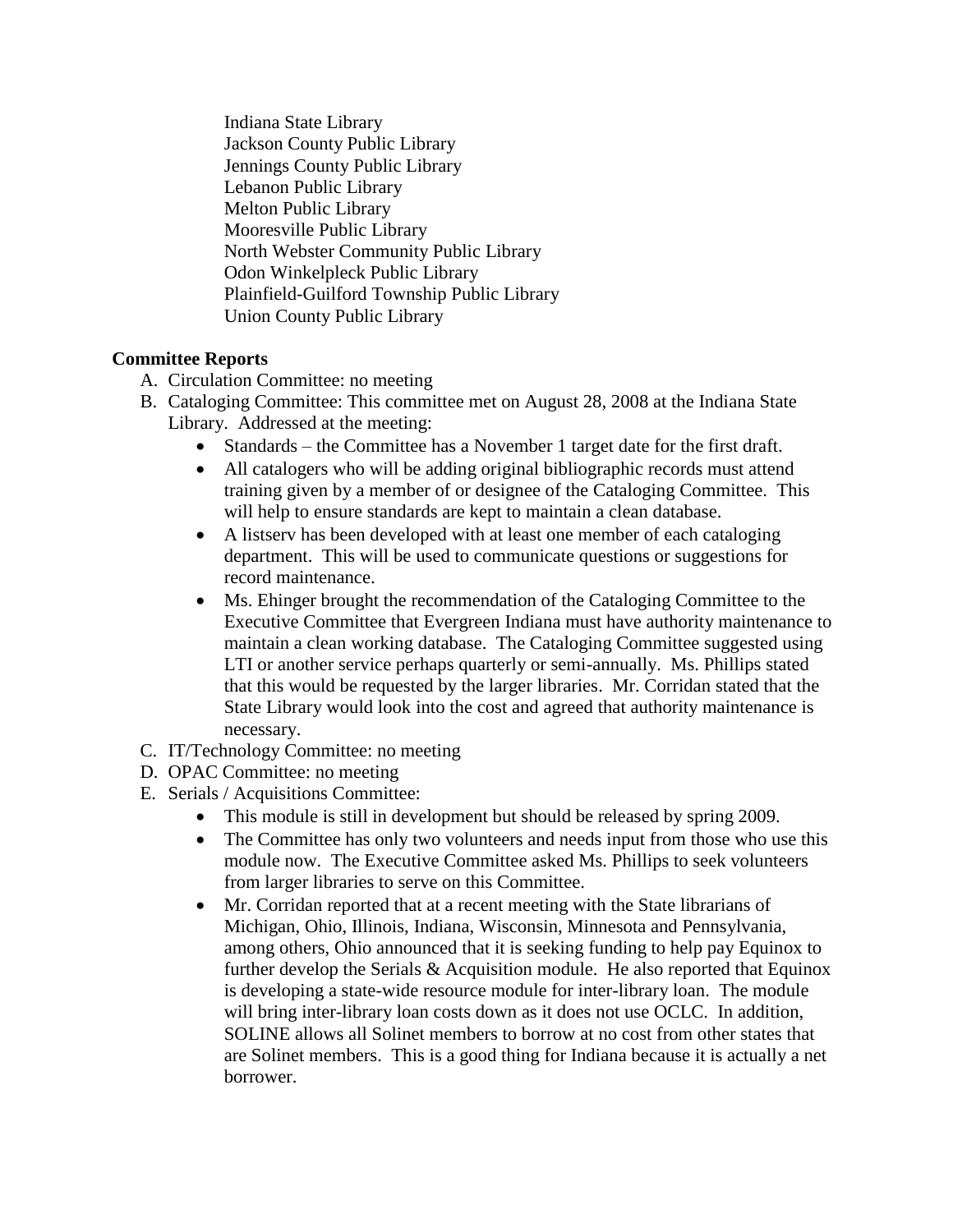#### **Old Business**

- A. Reciprocal Borrower: Ms. Lemmer reported that we are still waiting to see whether the system can limit patrons to using one library. It is believed that this can be done with a separate reciprocal patron type for each library's reciprocal agreements.
- B. Patron Types (Computer card and Student card): On a motion by Ms. Martin (Ms. Huerkamp), the Executive Committee voted to allow a separate patron type for "Computer card" to be used for computer reservations with no borrowing privileges and a patron type for Student use (non-residents who attend a public school within the district).
- C. Expiration Dates for patron types: On a motion by Ms. Huerkamp (Ms. Rueff), the Executive Committee determined the length of cards for each patron type below:
	- Resident 2 years
	- $\bullet$  Limited Access 2 years
	- Non-resident  $-1$  year
	- $\n•$  PLAC 1 year
	- $\bullet$  Student 1 year
	- Reciprocal 1 year
	- Computer 1 year
	- Non-resident Professional 1 year
	- Temporary  $-1$  year
- D. Ms. Rueff asked which libraries can be listed as participants in the Evergreen Indiana
- project. Ms. Lemmer will provide a list of member libraries with the draft press releases.
- E. Printing of Notices Reminders, Discussion, & Other Issues:
	- The system will generate and send email notifications 3 days prior to due date, the date due, and at 14 days and 28 days overdue.
	- Each library may also print its own overdues at 14 and 28 days or have it handled by Unique.
	- Questions asked by the Executive Committee: how is a patron identified -- by the library from which she borrowed materials or by her home library? How will Unique determine which library to bill? If some libraries send overdues to collections but not all libraries, would that create problems? Who would pay for collections if: Patron A from Library A checks out and does not return an item from Library B and Library C? What if Library A does not send overdues to collections? Would Library B and Library C be able to collect?
	- Ms. Rueff brought up the wording of the 28 day notice and the Executive Committee decided on the following: *This is your final notice of overdue library materials. Please return the above items to avoid additional fines and fees. If the items are not returned, additional penalties beyond what is listed in your account may be levied, up to and possibly including referral to a collection agency. Please contact your library for more information.*
	- Does the Executive Committee need to address the timing of sending overdues to collections? Some libraries use 45 days and some 60.
	- Ms. Lemmer agreed to contact Unique to discuss specific questions in a consortium setting.
- F. Standards to enter patron records: